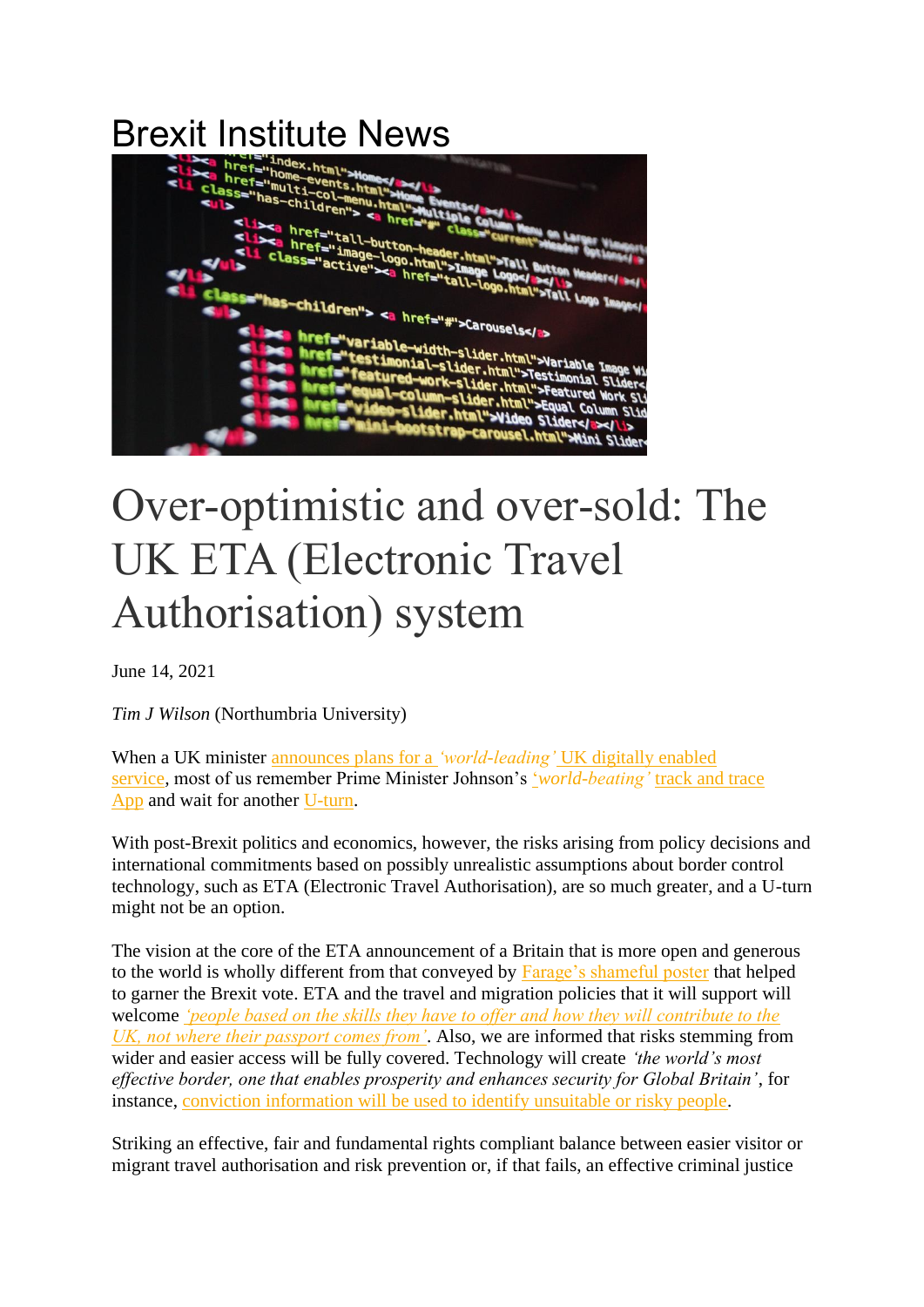response to crimes committed by foreign residents is a challenge for wealthier democracies, but this has to be addressed proportionately. For instance, contrary to right-wing propaganda, there was never a UK crime wave caused by Single Market Freedom of Movement. Prosecution data analysed by a team led my colleague [Derek Johnson](https://researchportal.northumbria.ac.uk/en/publications/the-pr%C3%BCm-implementation-evaluation-and-strengthening-pies-of-fore) in fact reveals a lower level of offending than basic demographics would have suggested. Nevertheless, it is always important to find the few people in the generally law-abiding and tax-paying crowd crossing the border [who pose a significant risk.](http://data.parliament.uk/WrittenEvidence/CommitteeEvidence.svc/EvidenceDocument/Justice/Implications%20of%20Brexit%20for%20the%20justice%20system/written/43268.html) The EU developed a holistic response to this challenge; a comprehensive system of digitalised information sharing, mutual trust in investigative and judicial cooperation and budget transfers to enable less wealthy member state participation in such cooperation, all underpinned by data protection and fundamental rights provisions in EU criminal law*.*

Such cooperation is not just relevant to a small minority of foreign neighbours and colleagues. The EU (for some aspects EEA) system – much of it retained in the 2021 [Trade](https://doi.org/10.1016/j.fsisyn.2021.100144)  [and Cooperation Agreement](https://doi.org/10.1016/j.fsisyn.2021.100144) – is equally critical for denying UK criminals impunity by slipping across EU borders, and in maintaining comprehensive UK safeguarding in education and for vulnerable people.

It would be reckless for at least three reasons for the UK Government to make international commitments or policy decisions that rely on assumptions about full ETA operational effectiveness *['for everyone who interacts with the immigration system and crosses the](https://assets.publishing.service.gov.uk/government/uploads/system/uploads/attachment_data/file/988518/FBIS_Strategy_Statement_-_Web_accessible.pdf)  [border'](https://assets.publishing.service.gov.uk/government/uploads/system/uploads/attachment_data/file/988518/FBIS_Strategy_Statement_-_Web_accessible.pdf)* by the end of 2024.

Firstly, technology project risks: the ETA is part of a comprehensive and long-delayed renewal of UK border control technology. This project began in 2003, was reconfigured after the costly failure of E-borders with a view to completion in 2019 but was reset in that year to 2022 and 2024 because of policy '*[changes, scope creep and poor programme](https://www.nao.org.uk/wp-content/uploads/2020/12/Digital-Services-at-the-Border.pdf) performance' .*

Secondly, even the most brilliantly functional e-travel authorisation system depends on access to reliable information. If such information is not available there is no alternative to traditional pre-travel interviews, document scrutiny and inquiries by government staff in the country of departure. Presumably, this partly explains why the US visa-waiver program (delivered by its Electronic Travel Authorization system) is only available to the nationals and sometimes the residents of [39 countries and territories?](https://www.dhs.gov/visa-waiver-program-requirements) Missing from that list are many countries central to 'Global Britain' market aspirations that might have an access price-tag. India and the PRC are excluded and, except for Australia, Japan Taiwan, South Korea and New Zealand, all Pacific countries together with all of Africa and most of Latin America*.* [Australia's similar visa-waiver schemes](https://www.travelandvisa.com/index.php/australia) cover an almost identical selection of countries.

Thirdly, UK border scrutiny has historically been concentrated mainly on [33% of foreign](https://www.gov.uk/government/statistics/immigration-statistics-year-ending-june-2020/how-many-people-come-to-the-uk-each-year-including-visitors#passenger-arrivals-to-the-uk)  [arrivals](https://www.gov.uk/government/statistics/immigration-statistics-year-ending-june-2020/how-many-people-come-to-the-uk-each-year-including-visitors#passenger-arrivals-to-the-uk) (i.e., those from outside the EEA)*.* Information flows and cooperation are even more EU-centric: for example, 86% of information about UK citizens' foreign convictions, [94% of](https://www.acro.police.uk/ACRO/media/ACRO-Library/ACRO-Annual-Report-2019-20.pdf)  [requests from for information about criminal convictions in the UK and about 99% of](https://www.acro.police.uk/ACRO/media/ACRO-Library/ACRO-Annual-Report-2019-20.pdf)  [authorised extraditions](https://www.acro.police.uk/ACRO/media/ACRO-Library/ACRO-Annual-Report-2019-20.pdf)*.* Any pivot away from EEA countries of origin to the rest of the world is likely to be costly and, if the same level of information reliability cannot be guaranteed, would significantly damage border security.

ETA dependent treaty commitments and policy decisions – ranging from travel and migrant access needed to secure trade deals to staff cuts in the countries of departure or the